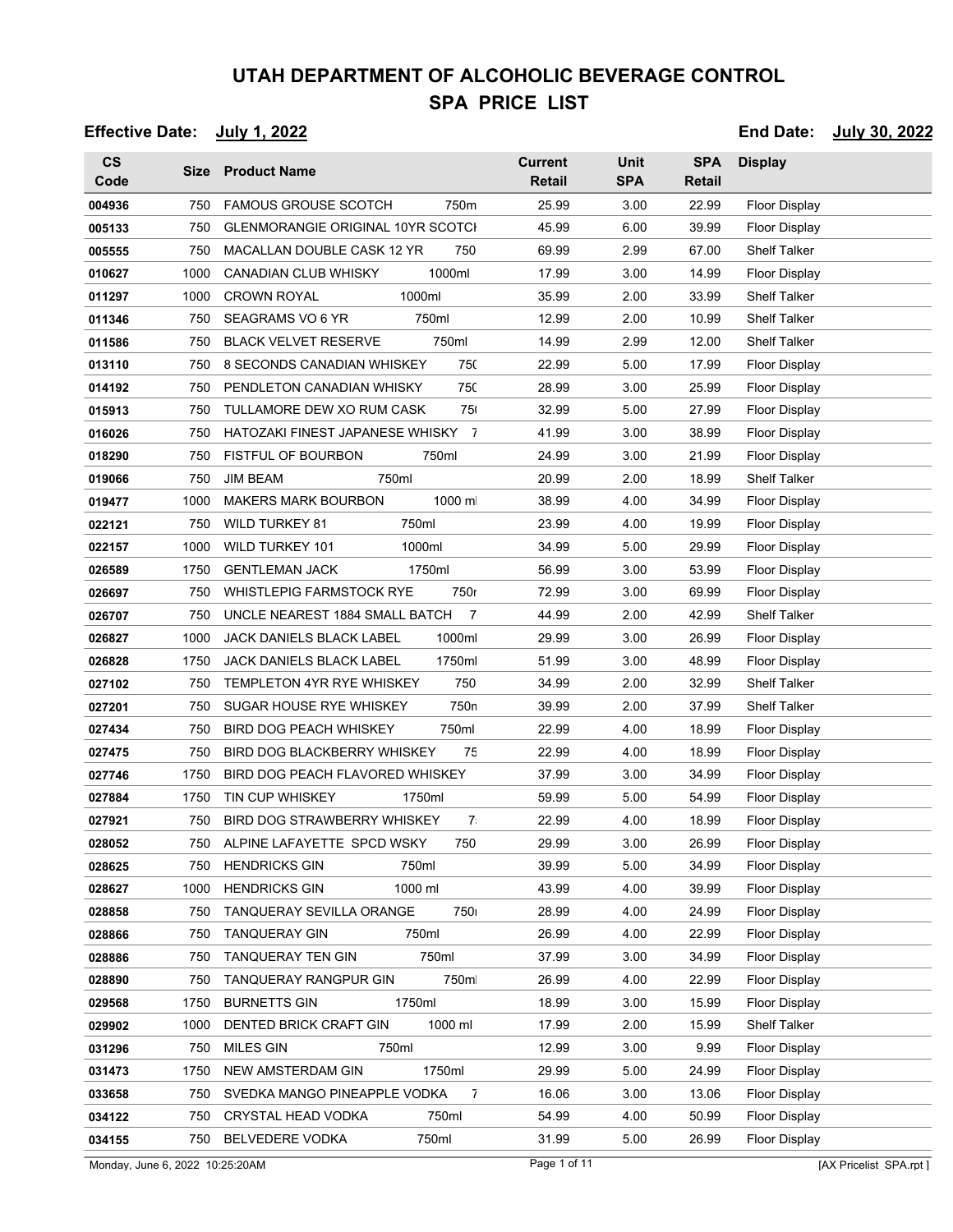**Effective Date: July 1, 2022 End Date: July 30, 2022**

#### **CS Code Size Product Name Current Retail SPA Retail** Unit **SPA** Display **SPA** 034158 1750 BELVEDERE VODKA 1750ml 59.99 5.00 54.99 Floor Display 034422 1000 GREY GOOSE VODKA 1000ml 36.99 5.00 31.99 Floor Display **034425** 1750 GREY GOOSE VODKA 1750ml 49.99 10.00 39.99 Floor Display 034515 1750 MONOPOLOWA POTATO VODKA 17: 29.99 3.00 26.99 Floor Display **034578** 1750 PINNACLE VODKA 1750ml 24.99 5.00 19.99 Floor Display **034746** 750 STOLICHNAYA VODKA 750ml 19.99 4.00 15.99 Floor Display **034759** 1750 REYKA VODKA 1750ml 42.99 2.00 40.99 Shelf Talker **034821** 1750 SVEDKA VODKA 1750ml 25.13 3.00 22.13 Floor Display **034919** 1750 THREE OLIVES VODKA 1750ml 29.99 5.00 24.99 Floor Display **035418** 1750 BURNETTS VODKA 1750ml 16.99 2.00 14.99 Shelf Talker **035699** 750 PEARL CUCUMBER VODKA 750ml 9.99 2.00 7.99 Shelf Talker 035948 1750 FLEISCHMANNS ROYAL VODKA 1750 14.99 4.00 10.99 Floor Display **036090** 750 BRECKENRIDGE VODKA 750ml 24.12 3.00 21.12 Floor Display **036122** 750 DEEP EDDY VODKA 750ml 18.99 4.00 14.99 Floor Display **036585** 1000 BEEHIVE ORGANIC VODKA 1000 ml 28.99 2.99 26.00 Shelf Talker 036673 750 FIVE WIVES PREMIUM POTATO VODKA 29.99 2.99 27.00 Shelf Talker 036711 1000 FIVE WIVES VODKA 1000 ml 25.99 3.00 22.99 Floor Display **036759** 1000 DENTED BRICK CRAFT VODKA 1000 i 17.99 2.00 15.99 Shelf Talker **036969** 750 NEW AMSTERDAM VODKA 750ml 15.99 4.00 11.99 Floor Display **037416** 750 POPOV VODKA 750ml 9.49 2.00 7.49 Shelf Talker **037478** 1750 POTTERS VODKA 1750ml 13.99 2.00 11.99 Shelf Talker **037886** 750 SEAGRAMS EXTRA SMOOTH VODKA 713.99 2.00 11.99 Shelf Talker **037888** 1750 SEAGRAMS EXTRA SMOOTH VODKA 1 22.99 6.00 16.99 Floor Display **037987** 1000 SKYY VODKA 1000ml 22.99 2.00 20.99 Shelf Talker **037998** 1750 SMIRNOFF VODKA 1750ml 25.99 4.00 21.99 Floor Display **038093** 1750 PLATINUM 10X 1750ml 24.99 5.00 19.99 Floor Display **038176** 750 TITOS HANDMADE VODKA 750ml 21.99 3.00 18.99 Floor Display **039450** 750 SALT CITY CITRUS VODKA 750ml 19.99 5.00 14.99 Floor Display **039593** 1750 SUGAR HOUSE VODKA 1750ml 37.99 7.00 30.99 Floor Display **039601** 750 WILD ROOTS PEACH VODKA 750ml 21.99 4.00 17.99 Floor Display **039682** 750 WILD ROOTS HUCKLEBERRY VODKA 7 19.99 2.00 17.99 Shelf Talker 040327 750 DEEP EDDY RUBY RED GRAPEFRUIT VOL **750 18.99** 4.00 14.99 Floor Display 040813 750 SKYY INFUSION RASPBERRY VODKA 7 19.99 5.00 14.99 Floor Display **041315** 1750 BURNETTS MANGO 1750ml 16.99 2.00 14.99 Shelf Talker 042636 750 FLOR DE CANA 4YR EXT DRY SECO SILV 18.99 4.00 14.99 Floor Display **043038** 1750 BACARDI GOLD RUM 1750ml 26.99 4.00 22.99 Floor Display **043138** 1750 BACARDI LIMON RUM 1750ml 26.99 5.00 21.99 Floor Display 043319 750 PARROT BAY COCONUT RUM 750n 11.99 3.00 8.99 Floor Display 043337 1000 CAPT'N MORGAN SPICED RUM 1000 22.99 3.00 19.99 Floor Display 043641 750 DIPLOMATICO RESERVA EXCLUSIVA 7 42.99 3.00 39.99 Floor Display

**043646** 750 PARROT BAY PASSION FRUIT RUM 75 11.99 3.00 8.99 Floor Display 043647 750 PARROT BAY PINEAPPLE RUM 750n 11.99 3.00 8.99 Floor Display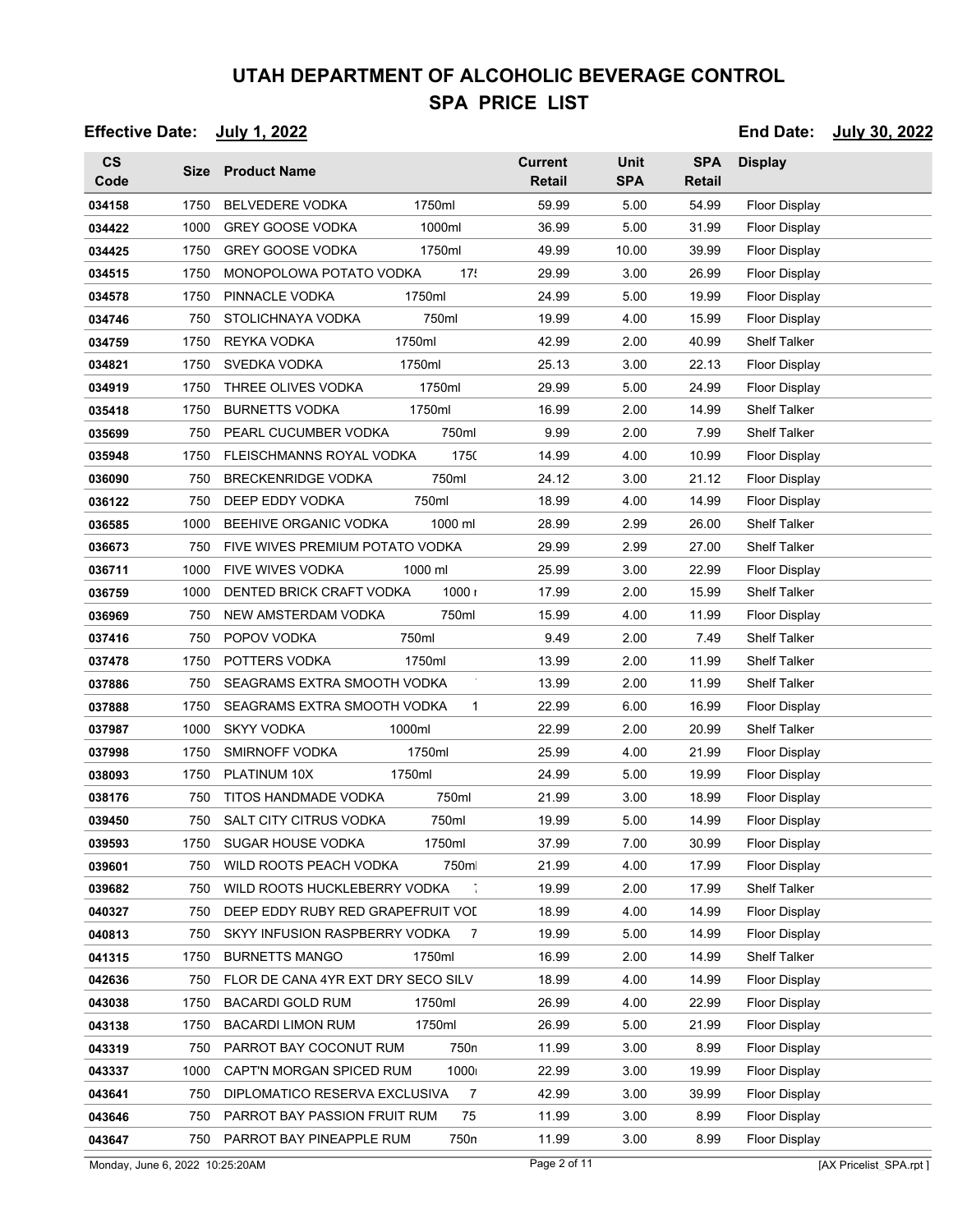**Effective Date: July 1, 2022 End Date: July 30, 2022**

**CS Code Size Product Name Current Retail SPA Retail** Unit **SPA** Display **SPA 043721** 750 THE REAL MCCOY RUM 5YR 750ml 29.14 2.00 27.14 Shelf Talker 043874 750 KIRK & SWEENEY RESERVA RUM 750 32.99 2.99 30.00 Shelf Talker **044087** 750 ADMIRAL NELSON WATERMELON RUM 89.99 3.00 6.99 Floor Display 044260 1000 BLACKHEART PREMIUM SPICED RUM 1 17.99 3.00 14.99 Floor Display **044419** 750 CRUZAN BLACK CHERRY RUM 750r 12.99 3.00 9.99 Floor Display **044456** 750 CRUZAN RASPBERRY RUM 750ml 12.99 3.00 9.99 Floor Display **044486** 750 CRUZAN DARK RUM 750ml 12.99 3.00 9.99 Floor Display **044518** 1750 CRUZAN LIGHT RUM 1750ml 23.99 4.00 19.99 Floor Display **044520** 750 CRUZAN VANILLA RUM 750ml 12.99 3.00 9.99 Floor Display **045018** 1750 MONARCH PLATA RUM 1750ml 14.99 2.00 12.99 Shelf Talker **045887** 1000 SAILOR JERRY SPICED RUM 1000ml 22.99 3.00 19.99 Floor Display 046206 1000 DENTED BRICK CRAFT RUM 1000 m 17.99 2.00 15.99 Shelf Talker **052596** 750 E&J VS BRANDY 750ml 13.99 2.00 11.99 Shelf Talker **056828** 1750 BACARDI MOJITO 1750ml 16.99 3.00 13.99 Floor Display 056840 1750 BACARDI HURRICANE PARTY DRINK 17 16.99 3.00 13.99 Floor Display **056846** 1750 BACARDI RUM ISLAND ICE TEA PRTY 17 16.99 3.00 13.99 Floor Display 056850 1750 BACARDI BAHAMA MAMA PARTY DRINK 16.99 3.00 13.99 Floor Display 058838 1750 CUERVO AUTHENTIC LIME MARGARITA 18.99 2.00 16.99 Shelf Talker 058868 1750 CUERVO AUTHENTIC STRWBRY LIME MA 18.99 2.00 16.99 Shelf Talker 058872 1750 CUERVO AUTHENTIC LIGHT LIME MARGA 18.99 2.00 16.99 Shelf Talker 058874 1750 CUERVO AUTHENTIC PINK LEMONADE M 18.99 2.00 16.99 Shelf Talker **062420** 1750 MARGARITAVILLE SKINNY MARGARITA R 14.99 3.00 11.99 Floor Display **064121** 750 ANCHO REYES CHILI LIQUEUR 750ml 30.99 2.00 28.99 Shelf Talker **064136** 750 DISARONNO AMARETTO 750ml 32.99 3.00 29.99 Floor Display **064356** 750 BARENJAEGER HONEY LIQUEUR 750 28.99 2.00 26.99 Shelf Talker **064619** 750 CAPEL PISCO RES MOA BOTTLE 750ml 29.99 2.00 27.99 Shelf Talker **064676** 750 CHAMBORD ROYALE LIQUEUR 750 34.99 3.00 31.99 Floor Display 064866 750 FIREBALL CINNAMON WHISKY 750m 16.99 4.00 12.99 Floor Display 065066 750 GOLDSCHLAGER CINNAMON SCHNAPPS 24.99 5.00 19.99 Floor Display **065127** 1000 GRAND MARNIER CORDON ROUGE 1 44.99 5.00 39.99 Floor Display **065256** 750 JAGERMEISTER LIQUEUR 750ml 26.99 3.00 23.99 Floor Display **065258** 1750 JAGERMEISTER LIQUEUR 1750ml 49.99 6.00 43.99 Floor Display 065368 750 JAGERMEISTER COLD BREW COFFEE 26.99 7.00 19.99 Floor Display 066936 750 GRAN GALA ORANGE LIQUEUR 750ml 21.99 3.00 18.99 Floor Display **067266** 750 YUKON JACK CANADA 750ml 19.99 4.00 15.99 Floor Display **068222** 750 DISARONNO VELVET CREAM LIQ 750ml 32.99 3.00 29.99 Floor Display **073055** 750 RUMCHATA 750ml 27.99 4.00 23.99 Floor Display **073062** 750 RUMCHATA LIMON 750ml 26.99 2.00 24.99 Shelf Talker **074256** 750 GRAND MONARCH ORNG BRANDY 7 19.99 3.00 16.99 Floor Display **076072** 750 MIDNIGHT MOON WATERMELON 75 23.99 4.00 19.99 Floor Display **077102** 750 SALT CITY ESPRESSO LIQUEUR 750r 22.99 5.00 17.99 Floor Display **077474** 750 ST ELDER ELDERFLOWER LIQUEUR 7 19.99 2.00 17.99 Shelf Talker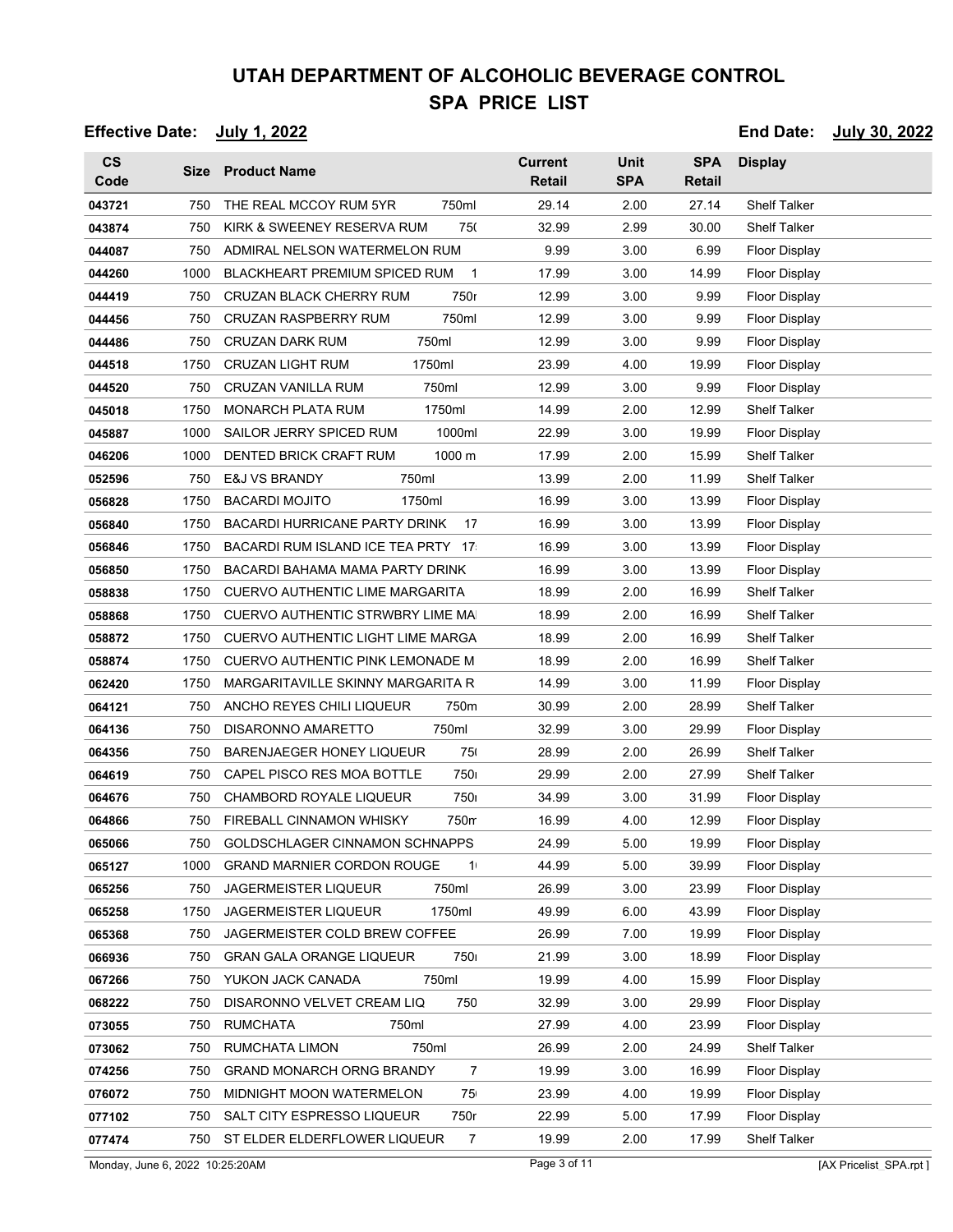| <b>Effective Date:</b> | July 1, 2022 |  |
|------------------------|--------------|--|
|------------------------|--------------|--|

**End Date:** July 30, 2022

| $\mathsf{CS}\phantom{0}$<br>Code |      | Size Product Name                           | <b>Current</b><br><b>Retail</b> | <b>Unit</b><br><b>SPA</b> | <b>SPA</b><br><b>Retail</b> | <b>Display</b>       |
|----------------------------------|------|---------------------------------------------|---------------------------------|---------------------------|-----------------------------|----------------------|
| 077582                           | 1000 | UNDERGROUND HERBAL SPIRIT<br>100            | 25.99                           | 2.99                      | 23.00                       | <b>Shelf Talker</b>  |
| 077649                           | 1750 | SMIRNOFF CITRUS VODKA<br>1750ml             | 25.99                           | 4.00                      | 21.99                       | <b>Floor Display</b> |
| 077742                           | 1750 | SMIRNOFF RASPBERRY VODKA<br>175             | 25.99                           | 4.00                      | 21.99                       | Floor Display        |
| 077786                           | 750  | 750ml<br>TUACA LIQUORE ITALIANO             | 21.99                           | 3.00                      | 18.99                       | Floor Display        |
| 077849                           | 1750 | 1750ml<br>SMIRNOFF VANILLA VODKA            | 25.99                           | 4.00                      | 21.99                       | <b>Floor Display</b> |
| 077860                           | 1750 | SMIRNOFF WHIPPED CREAM VODKA<br>$\mathbf 1$ | 25.99                           | 4.00                      | 21.99                       | <b>Floor Display</b> |
| 084141                           | 750  | 99 PEACHES SCHNAPPS<br>750ml                | 15.99                           | 3.00                      | 12.99                       | Floor Display        |
| 084154                           | 750  | 99 BLACK CHERRIES SCHNAPPS<br>750           | 15.99                           | 3.00                      | 12.99                       | Floor Display        |
| 084159                           | 750  | 99 APPLES SCHNAPPS<br>750ml                 | 15.99                           | 3.00                      | 12.99                       | Floor Display        |
| 084170                           | 750  | 99 BANANAS SCHNAPPS<br>750ml                | 15.99                           | 3.00                      | 12.99                       | Floor Display        |
| 084195                           | 750  | 99 BUTTERSCOTCH<br>750ml                    | 15.99                           | 3.00                      | 12.99                       | <b>Floor Display</b> |
| 084211                           | 750  | 99 ROOTBEER<br>750ml                        | 15.99                           | 3.00                      | 12.99                       | Floor Display        |
| 084403                           | 750  | 99 BRAND MANGOES<br>750ml                   | 15.99                           | 3.00                      | 12.99                       | <b>Floor Display</b> |
| 086582                           | 750  | 750r<br>LEGENT STRAIGHT BOURBON             | 49.99                           | 3.00                      | 46.99                       | <b>Floor Display</b> |
| 086673                           | 1750 | JACK DANIELS TENNESSEE HONEY<br>17          | 49.99                           | 5.00                      | 44.99                       | Floor Display        |
| 086916                           | 750  | SOUTHERN COMFORT 100PR<br>750n              | 16.99                           | 2.00                      | 14.99                       | <b>Shelf Talker</b>  |
| 087250                           | 750  | CABO WABO BLANCO TEQUILA<br><b>750</b>      | 37.99                           | 3.00                      | 34.99                       | Floor Display        |
| 087266                           | 750  | CASA NOBLE BLANCO TEQUILA<br>750r           | 40.13                           | 3.00                      | 37.13                       | <b>Floor Display</b> |
| 087380                           | 750  | CORAZON DE AGAVE BLANCO TEQUILA             | 29.99                           | 5.00                      | 24.99                       | <b>Floor Display</b> |
| 087385                           | 750  | CORRALEJO BLANCO TEQUILA<br>750r            | 29.99                           | 3.00                      | 26.99                       | Floor Display        |
| 087596                           | 750  | EL MAYOR BLANCO<br>750ml                    | 29.99                           | 3.00                      | 26.99                       | Floor Display        |
| 087619                           | 750  | <b>ESPOLON BLANCO TEQUILA</b><br>750ml      | 29.99                           | 2.00                      | 27.99                       | <b>Shelf Talker</b>  |
| 087643                           | 750  | FAMILIA CAMARENA SILVER TEQUILA 7:          | 22.99                           | 3.00                      | 19.99                       | Floor Display        |
| 088296                           | 750  | PATRON SILVER TEQUILA<br>750ml              | 53.99                           | 3.00                      | 50.99                       | Floor Display        |
| 088321                           | 750  | PIEDRA AZUL BLANCO TEQUILA<br>750r          | 16.99                           | 4.00                      | 12.99                       | Floor Display        |
| 088371                           | 750  | 750n<br>TEREMANA BLANCO TEQUILA             | 29.99                           | 3.00                      | 26.99                       | <b>Floor Display</b> |
| 088372                           | 750  | TEREMANA REPOSADO TEQUILA<br>75             | 32.99                           | 3.00                      | 29.99                       | <b>Floor Display</b> |
| 088548                           | 750  | <b>HORNITOS PLATA TEQUILA</b><br>750ml      | 29.99                           | 4.00                      | 25.99                       | Floor Display        |
| 088610                           | 750  | WAHAKA MEZCAL ESPADIN JOVEN<br>75           | 34.99                           | 3.00                      | 31.99                       | Floor Display        |
| 088833                           | 750  | <b>CASAMIGOS ANEJO</b><br>750ml             | 61.99                           | 3.00                      | 58.99                       | Floor Display        |
| 089177                           | 750  | <b>CASAMIGOS REPOSADO</b><br>750ml          | 56.99                           | 3.00                      | 53.99                       | <b>Floor Display</b> |
| 089242                           | 750  | 75<br>CORRALEJO REPOSADO TEQUILA            | 34.99                           | 2.00                      | 32.99                       | <b>Shelf Talker</b>  |
| 089329                           | 750  | 750n<br>HERRADURA ANEJO TEQUILA             | 61.99                           | 2.00                      | 59.99                       | <b>Shelf Talker</b>  |
| 089443                           | 750  | 750r<br>EXOTICO REPOSADO TEQUILA            | 19.99                           | 3.00                      | 16.99                       | <b>Floor Display</b> |
| 089533                           | 750  | FAMILIA CAMARENA REPOSADO TEQUILA           | 22.99                           | 3.00                      | 19.99                       | <b>Floor Display</b> |
| 089617                           | 750  | SAUZA CIEN ANOS REPOSADO TEQUILA            | 21.99                           | 3.00                      | 18.99                       | <b>Floor Display</b> |
| 089646                           | 750  | PATRON ANEJO TEQUILA<br>750ml               | 61.99                           | 3.00                      | 58.99                       | Floor Display        |
| 089696                           | 750  | PIEDRA AZUL REPOSADO<br>750ml               | 16.99                           | 4.00                      | 12.99                       | <b>Floor Display</b> |
| 089836                           | 750  | HORNITOS REPOSADO TEQUILA<br>75C            | 29.99                           | 4.00                      | 25.99                       | Floor Display        |
| 090084                           | 750  | COCKBURN'S SPECIAL RESERVE PORT             | 19.99                           | 2.00                      | 17.99                       | <b>Shelf Talker</b>  |
| 218180                           | 750  | THE HIDDEN SEA CHARDONNAY<br>75C            | 14.99                           | 3.00                      | 11.99                       | Floor Display        |
| 241070                           | 750  | MOUTON CADET RED BORDEAUX<br>75             | 13.69                           | 2.00                      | 11.69                       | <b>Shelf Talker</b>  |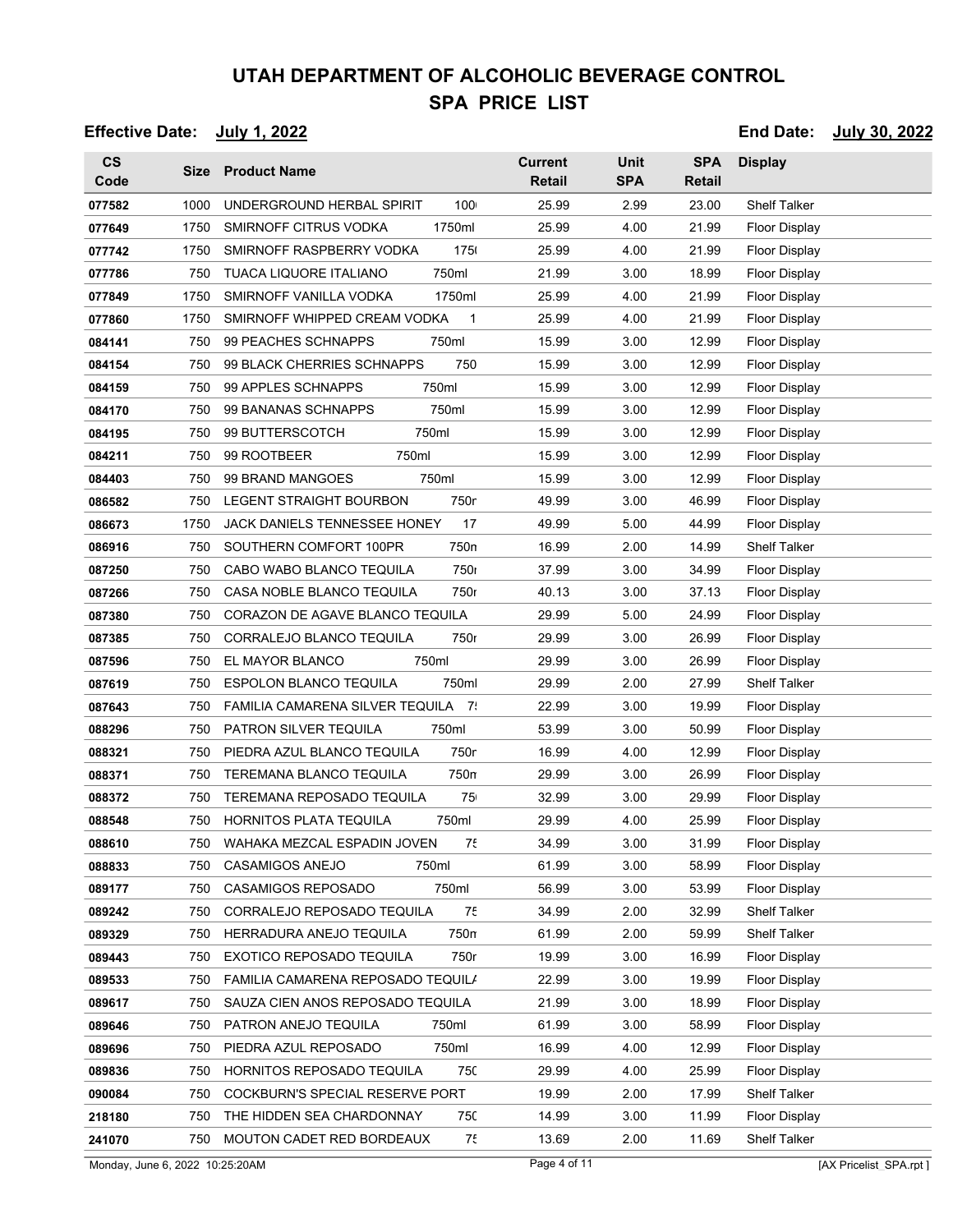**Effective Date: July 1, 2022 End Date: July 30, 2022**

**CS Code Size Product Name Current Retail SPA Retail** Unit **SPA** Display **SPA** 750 MOUTON CADET WHITE BORDEAUX 7 13.69 2.00 11.69 Shelf Talker 750 CHAT D'ESCLANS WHISPERING ANGEL  $22.99$  3.00 19.99 Floor Display 750 JABOULET P-45 CDR ROUGE 750ml 17.99 4.00 13.99 Floor Display 1500 LA VIEILLE FERME LUBERON WHITE 150 19.13 2.14 16.99 Shelf Talker 750 NAKED EARTH ROUGE ORGANIC 750 23.99 3.00 20.99 Floor Display 750 VIDAL-FLEURY COTES DU RHONE 750ml 16.99 3.00 13.99 Floor Display 750 VIDALFLEURY COTES DU RHONE BLANC 16.02 3.00 13.02 Floor Display 750 BLUE NUN RIVANER QUALITATSWEIN 7 10.49 3.00 7.49 Floor Display 750 RELAX RIESLING 750ml 11.99 2.00 9.99 Shelf Talker 750 ANTINORI VILLA ANTINORI ROSSO 750ml 22.99 2.00 20.99 Shelf Talker 3000 FOLONARI PINOT GRIGIO 3000ml 25.99 2.00 23.99 Shelf Talker **379755 750 RUFFINO LUMINA PINOT GRIGIO 750n 13.06 3.00 10.06 Floor Display**  750 ANKO MALBEC 750ml 20.99 3.00 17.99 Floor Display 3000 BLACK BOX CABERNET 3000ml 22.99 4.00 18.99 Floor Display 1500 BOTA BRICK PINOT NOIR 1500ml 10.99 2.00 8.99 Shelf Talker 750 BROADBENT VINHO VERDE 750ml 12.99 3.00 9.99 Floor Display 1500 FETZER CABERNET ANTHONYS HILL 1: 15.99 3.00 12.99 Floor Display 1500 FOXHORN CHARDONNAY AUSTRALIAN 11.99 3.00 8.99 Floor Display 750 FAIRVIEW GOATS DO ROAM RED 750 11.99 2.00 9.99 Shelf Talker 750 HAY MAKER SAUVIGNON BLANC 750 12.45 2.00 10.45 Shelf Talker 3000 HOUSE WINE RED BLEND BOX 3000 i 22.99 4.00 18.99 Floor Display 750 DONA PAULA SAUV BLNC CARDOS'17 7 11.06 3.00 8.06 Floor Display 750 DONA PAULA LOS CARDOS MALBEC 7 11.06 3.00 8.06 Floor Display 750 DONA PAULA MALBEC ESTATE 750ml 15.07 3.00 12.07 Floor Display 750 MEDRANO ESTATE MALBEC 750ml 15.99 4.00 11.99 Floor Display 750 NEW AGE WHITE WINE 750ml 11.99 2.00 9.99 Shelf Talker 750 19 CRIMES RED 750ml 11.99 2.01 9.98 Shelf Talker 750 19 CRIMES HARD CHARDONNAY 750ml 11.99 2.01 9.98 Shelf Talker 750 NOBILO SAUVIGNON BLANC 750ml 14.99 4.00 10.99 Floor Display 750 PENFOLDS SHIRAZ-CAB KOONUNGA 7 12.99 4.00 8.99 Floor Display 750 SPY VALLEY SAUVIGNON BLANC 750ml 17.99 3.00 14.99 Floor Display 750 SIXPENCE WHITE BLEND 750ml 12.99 3.00 9.99 Floor Display 750 TAPIZ ALTA COLLECTION MALBEC 750 20.99 3.00 17.99 Floor Display 750 2 COPAS RED ARGENTINA 750ml 8.99 2.00 6.99 Shelf Talker 1500 YELLOW TAIL CABERNET 1500ml 17.99 4.00 13.99 Floor Display 1500 YELLOW TAIL CHARDONNAY 1500ml 17.99 4.00 13.99 Floor Display 1500 YELLOW TAIL MERLOT 1500ml 17.99 4.00 13.99 Floor Display 1500 YELLOW TAIL SHIRAZ 1500ml 17.99 4.00 13.99 Floor Display 1500 YELLOW TAIL SHIRAZ-CABERNET 1500ml 17.99 4.00 13.99 Floor Display 1500 YELLOW TAIL PINOT GRIGIO 1500ml 17.99 4.00 13.99 Floor Display 750 ACROBAT PINOT NOIR 750ml 19.99 2.00 17.99 Shelf Talker 750 CANNONBALL ANGELS & COWBOYS RED 24.99 5.00 19.99 Floor Display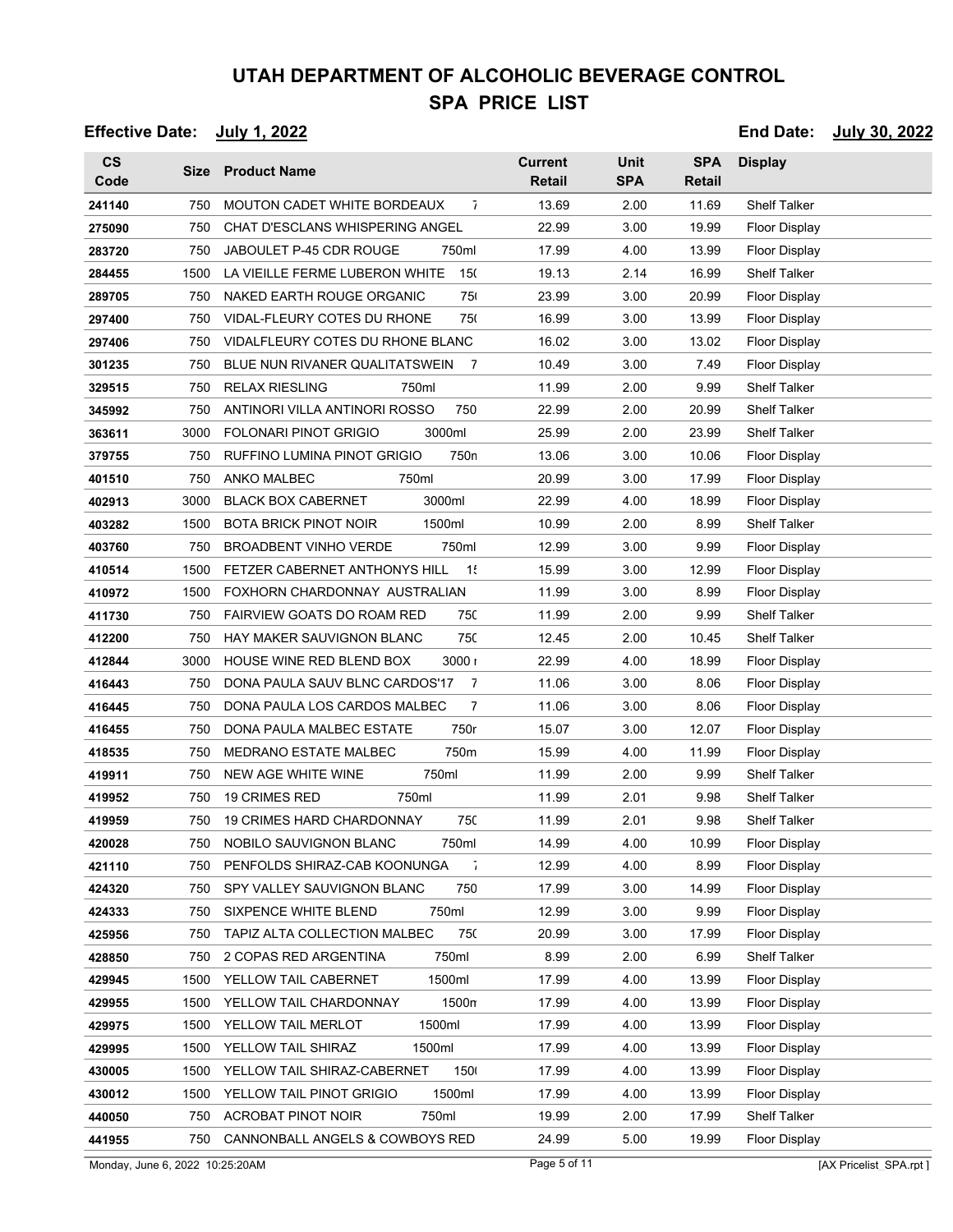**Effective Date: July 1, 2022 End Date: July 30, 2022**

| $\mathsf{cs}$<br>Code | Size | <b>Product Name</b>                                  | <b>Current</b><br><b>Retail</b> | <b>Unit</b><br><b>SPA</b> | <b>SPA</b><br><b>Retail</b> | <b>Display</b>       |
|-----------------------|------|------------------------------------------------------|---------------------------------|---------------------------|-----------------------------|----------------------|
| 442577                | 1500 | <b>BAREFOOT CELLARS MERLOT</b><br>1500               | 15.99                           | 3.00                      | 12.99                       | Floor Display        |
| 443277                | 1500 | <b>BAREFOOT CELLARS SWEET RED</b><br>15 <sub>1</sub> | 15.99                           | 3.00                      | 12.99                       | <b>Floor Display</b> |
| 443428                | 750  | <b>BEAR FLAG ZINFANDEL</b><br>750ml                  | 24.99                           | 3.00                      | 21.99                       | Floor Display        |
| 443939                | 750  | BELLE GLOS PINOT NOIR CLARK<br>750r                  | 54.99                           | 5.00                      | 49.99                       | <b>Floor Display</b> |
| 443950                | 750  | <b>MEIOMI PINOT NOIR</b><br>750ml                    | 23.06                           | 2.00                      | 21.06                       | <b>Shelf Talker</b>  |
| 444587                | 3000 | <b>BLACK BOX MERLOT</b><br>3000ml                    | 22.99                           | 4.00                      | 18.99                       | Floor Display        |
| 444600                | 750  | <b>BLACKSTONE MERLOT</b><br>750ml                    | 10.99                           | 2.00                      | 8.99                        | <b>Shelf Talker</b>  |
| 445020                | 750  | <b>BOGLE PINOT NOIR</b><br>750ml                     | 11.99                           | 3.00                      | 8.99                        | <b>Floor Display</b> |
| 445022                | 750  | 750ml<br><b>BOGLE ESSENTIAL RED</b>                  | 11.99                           | 3.00                      | 8.99                        | <b>Floor Display</b> |
| 445030                | 750  | BOGLE ZINFANDEL OLD VINE<br>750ml                    | 11.99                           | 3.00                      | 8.99                        | Floor Display        |
| 445100                | 750  | <b>BOGLE PETITE SIRAH</b><br>750ml                   | 11.99                           | 3.00                      | 8.99                        | <b>Floor Display</b> |
| 445303                | 3000 | BOTA BOX NIGHTHAWK BLACK RED<br>30                   | 21.99                           | 2.00                      | 19.99                       | <b>Shelf Talker</b>  |
| 445891                | 3000 | <b>BLACK BOX ROSÉ</b><br>3000 ml                     | 22.99                           | 4.00                      | 18.99                       | <b>Floor Display</b> |
| 445921                | 750  | 750n<br><b>BOEN PINOT NOIR TRICOUNTY</b>             | 19.99                           | 2.00                      | 17.99                       | <b>Shelf Talker</b>  |
| 448100                | 750  | <b>CLOS DU BOIS CABERNET</b><br>750ml                | 15.99                           | 4.00                      | 11.99                       | <b>Floor Display</b> |
| 448305                | 750  | <b>CLOS DU BOIS MERLOT</b><br>750ml                  | 15.99                           | 4.00                      | 11.99                       | Floor Display        |
| 448800                | 750  | 750m<br><b>CHARLES KRUG CABERNET</b>                 | 32.99                           | 2.99                      | 30.00                       | Shelf Talker         |
| 452237                | 750  | CASTLE ROCK PINOT NOIR MENDOCINO                     | 13.99                           | 4.00                      | 9.99                        | <b>Floor Display</b> |
| 452926                | 750  | <b>CEDAR BROOK CABERNET</b><br>750ml                 | 12.99                           | 4.00                      | 8.99                        | Floor Display        |
| 456498                | 750  | <b>CLINE CASHMERE</b><br>750ml                       | 17.99                           | 3.00                      | 14.99                       | <b>Floor Display</b> |
| 456525                | 750  | CLINE ZINFANDEL CALIFORNIA<br>750m                   | 14.99                           | 4.00                      | 10.99                       | Floor Display        |
| 456565                | 750  | 750ml<br><b>TWO VINES CABERNET</b>                   | 9.99                            | 3.00                      | 6.99                        | <b>Floor Display</b> |
| 456580                | 750  | COLUMBIA CREST CABERNET GR EST                       | 13.99                           | 4.00                      | 9.99                        | <b>Floor Display</b> |
| 456590                | 750  | COLUMBIA CREST MERLOT GR EST<br>75                   | 13.99                           | 4.00                      | 9.99                        | <b>Floor Display</b> |
| 456770                | 750  | <b>TWO VINES MERLOT</b><br>750ml                     | 9.99                            | 3.00                      | 6.99                        | <b>Floor Display</b> |
| 457713                | 1500 | CORBETT CANYON MERLOT<br>1500n                       | 10.99                           | 3.00                      | 7.99                        | Floor Display        |
| 458530                | 750  | 750<br>CONUNDRUM RED TABLE WINE                      | 25.99                           | 6.00                      | 19.99                       | Floor Display        |
| 460940                | 750  | DECOY PINOT NOIR<br>750ml                            | 25.99                           | 4.00                      | 21.99                       | Floor Display        |
| 461310                | 3000 | <b>BOTA BOX SHIRAZ</b><br>3000ml                     | 21.99                           | 3.00                      | 18.99                       | <b>Floor Display</b> |
| 463202                | 750  | 750r<br>ELOUAN PINOT NOIR OREGON                     | 22.99                           | 3.00                      | 19.99                       | Floor Display        |
| 465900                | 750  | <b>FIRESTONE MERLOT ESTATE</b><br>750m               | 15.99                           | 2.00                      | 13.99                       | <b>Shelf Talker</b>  |
| 467315                | 750  | <b>FRANCIS COPPOLA PINOT NOIR</b><br>750r            | 18.99                           | 3.00                      | 15.99                       | Floor Display        |
| 467800                | 5000 | FRANZIA CHILLABLE RED HOUSE WI 50                    | 17.99                           | 2.00                      | 15.99                       | <b>Shelf Talker</b>  |
| 469465                | 1500 | <b>COPPERIDGE MERLOT</b><br>1500ml                   | 12.49                           | 3.50                      | 8.99                        | Floor Display        |
| 470250                | 750  | <b>GEN 5 CABERNET SAUVIGNON</b><br>750r              | 12.99                           | 3.00                      | 9.99                        | Floor Display        |
| 471200                | 750  | LOUIS M. MARTINI MONTE ROSSO ZINFAN                  | 84.99                           | 5.00                      | 79.99                       | <b>Floor Display</b> |
| 471239                | 750  | GNARLY HEAD 1924 DBL BLK RD WINE BL                  | 12.99                           | 2.00                      | 10.99                       | <b>Shelf Talker</b>  |
| 473000                | 750  | HAHN CABERNET SAUVIGNON<br>750                       | 14.95                           | 2.00                      | 12.95                       | <b>Shelf Talker</b>  |
| 473003                | 750  | <b>HAHN PINOT NOIR</b><br>750ml                      | 14.95                           | 2.00                      | 12.95                       | <b>Shelf Talker</b>  |
| 473010                | 750  | HAHN GSM RED BLEND<br>750ml                          | 14.95                           | 2.00                      | 12.95                       | <b>Shelf Talker</b>  |
| 473020                | 750  | HAHN FOUNDER'S MERLOT<br>750ml                       | 14.95                           | 2.00                      | 12.95                       | <b>Shelf Talker</b>  |
| 473063                | 750  | 750ml<br>HARASZTHY PETITE SIRAH                      | 16.99                           | 3.00                      | 13.99                       | <b>Floor Display</b> |

Monday, June 6, 2022 10:25:20AM Page 6 of 11 [AX Pricelist\_SPA.rpt ]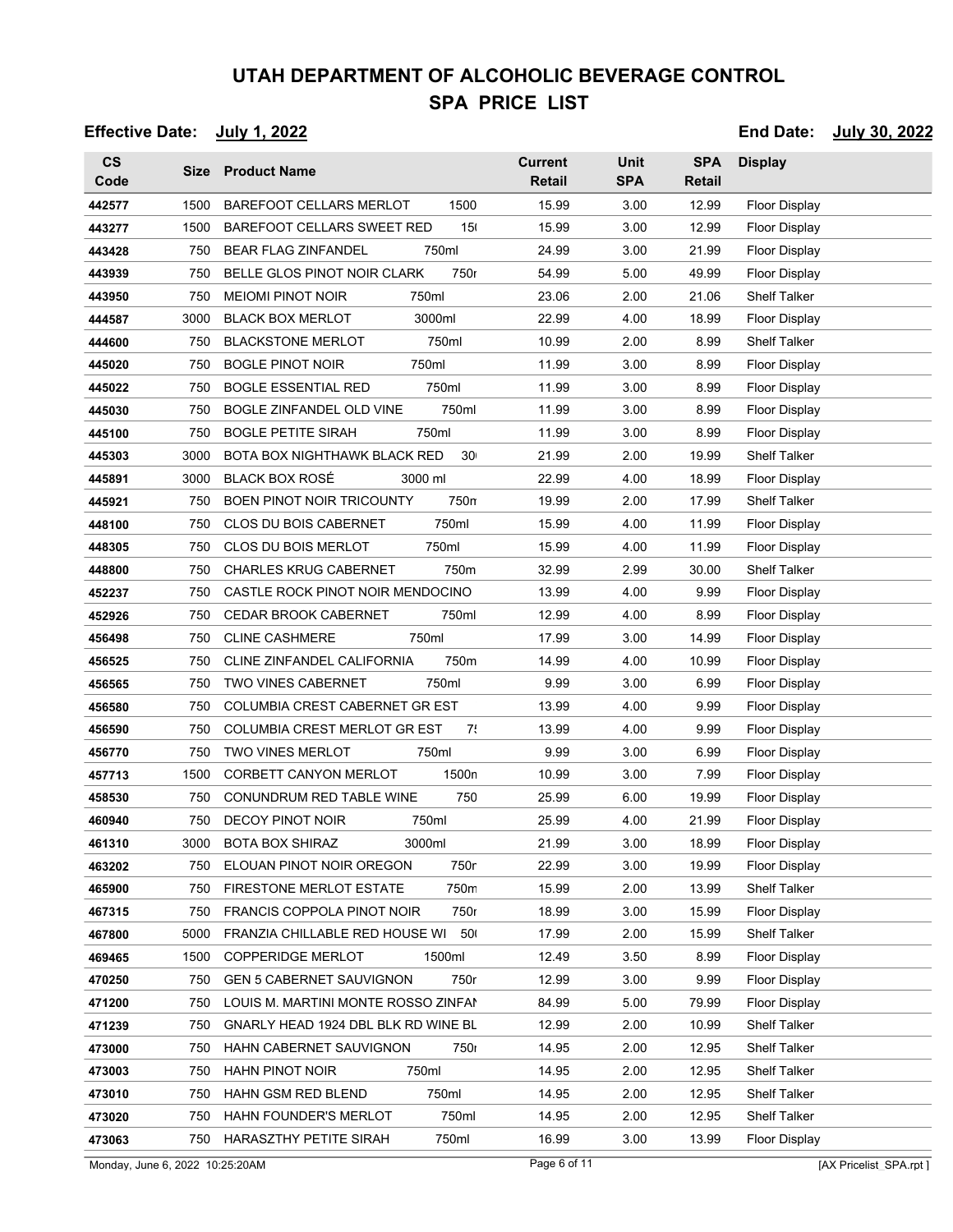#### **Effective Date: July 1, 2022 End Date: July 30, 2022**

| $\mathsf{cs}$<br>Code | Size | <b>Product Name</b>                           | <b>Current</b><br>Retail | <b>Unit</b><br><b>SPA</b> | <b>SPA</b><br><b>Retail</b> | <b>Display</b>       |
|-----------------------|------|-----------------------------------------------|--------------------------|---------------------------|-----------------------------|----------------------|
| 473066                | 750  | HARASZTHY ZINFANDEL LODI<br>750m              | 16.99                    | 3.00                      | 13.99                       | Floor Display        |
| 473075                | 750  | <b>HARLOW RIDGE CABERNET</b><br>750ml         | 12.99                    | 4.00                      | 8.99                        | <b>Floor Display</b> |
| 473083                | 750  | <b>HARLOW RIDGE PINOT NOIR</b><br>750ml       | 12.99                    | 4.00                      | 8.99                        | <b>Floor Display</b> |
| 475024                | 750  | 750<br>HONIG CABERNET SAUVIGNON               | 50.99                    | 3.00                      | 47.99                       | <b>Floor Display</b> |
| 476530                | 750  | <b>IRONSTONE MERLOT</b><br>750ml              | 12.99                    | 2.00                      | 10.99                       | <b>Shelf Talker</b>  |
| 477510                | 750  | <b>750</b><br>J LOHR CABERNET SEVEN OAKS      | 19.95                    | 3.00                      | 16.95                       | <b>Floor Display</b> |
| 477805                | 750  | 750ml<br>J LOHR MERLOT LOS OSOS               | 17.95                    | 3.00                      | 14.95                       | Floor Display        |
| 480742                | 750  | LINE 39 PINOT NOIR<br>750ml                   | 12.06                    | 2.00                      | 10.06                       | <b>Shelf Talker</b>  |
| 480744                | 750  | 750r<br>LINE 39 RED BLEND EXCURSION           | 12.99                    | 2.00                      | 10.99                       | <b>Shelf Talker</b>  |
| 483250                | 750  | MARIETTA OLD VINE RED LOT 72<br>750n          | 17.99                    | 2.00                      | 15.99                       | <b>Shelf Talker</b>  |
| 486825                | 750  | <b>CK MONDAVI CABERNET</b><br>750ml           | 7.99                     | 2.99                      | 5.00                        | <b>Shelf Talker</b>  |
| 486956                | 750  | <b>MON FRERE PINOT NOIR</b><br>750ml          | 17.06                    | 3.07                      | 13.99                       | Floor Display        |
| 490934                | 750  | 750m<br>OAK VINEYARDS CABERNET                | 8.99                     | 3.00                      | 5.99                        | <b>Floor Display</b> |
| 490936                | 750  | OAK VINEYARDS MERLOT<br>750ml                 | 8.99                     | 3.00                      | 5.99                        | <b>Floor Display</b> |
| 490938                | 750  | OAK VINEYARDS DRY RED BLEND<br>75             | 8.99                     | 3.00                      | 5.99                        | <b>Floor Display</b> |
| 495000                | 750  | PENDULUM RED<br>750ml                         | 17.99                    | 3.00                      | 14.99                       | <b>Floor Display</b> |
| 495180                | 5000 | 5000m<br>PETER VELLA MERLOT BOX               | 20.99                    | 2.00                      | 18.99                       | Shelf Talker         |
| 495195                | 5000 | PETER VELLA CABERNET<br>5000ml                | 20.99                    | 2.00                      | 18.99                       | <b>Shelf Talker</b>  |
| 496272                | 750  | PLUNGERHEAD ZINFANDEL LODI<br>750             | 14.99                    | 2.99                      | 12.00                       | <b>Shelf Talker</b>  |
| 496600                | 750  | PREDATOR ZINFANDEL OLD VINE<br>750            | 17.99                    | 3.00                      | 14.99                       | <b>Floor Display</b> |
| 498044                | 750  | R MONDAVI CAB BRBN BRL AGE PRVT SE            | 15.06                    | 3.00                      | 12.06                       | Floor Display        |
| 498105                | 750  | WOODBRIDGE CABERNET R MONDAVI                 | 9.06                     | 3.00                      | 6.06                        | <b>Floor Display</b> |
| 498120                | 1500 | WOODBRIDGE MERLOT R MONDAVI<br>1:             | 16.13                    | 3.03                      | 13.10                       | <b>Floor Display</b> |
| 498123                | 750  | WOODBRIDGE PINOT NOIR R MONDAV                | 9.06                     | 3.00                      | 6.06                        | <b>Floor Display</b> |
| 502200                | 750  | RUTHERFORD RANCH CABERNET NAPA                | 35.99                    | 2.99                      | 33.00                       | <b>Shelf Talker</b>  |
| 506207                | 750  | SEAN MINOR 4 BEARS CABERNET<br>751            | 16.99                    | 3.00                      | 13.99                       | Floor Display        |
| 506480                | 750  | 750ml<br><b>SEBASTIANI MERLOT</b>             | 17.99                    | 3.00                      | 14.99                       | <b>Floor Display</b> |
| 508115                | 750  | <b>SMOKING LOON SYRAH</b><br>750ml            | 11.99                    | 2.99                      | 9.00                        | <b>Shelf Talker</b>  |
| 510720                | 750  | CHAT STE MICHELLE CV SYRAH<br>750r            | 17.99                    | 2.00                      | 15.99                       | <b>Shelf Talker</b>  |
| 515885                | 750  | TISDALE VINEYARDS CABERNET<br>750             | 6.99                     | 2.00                      | 4.99                        | <b>Shelf Talker</b>  |
| 515890                | 750  | <b>TISDALE VINEYARDS MERLOT</b><br>750m       | 6.99                     | 2.00                      | 4.99                        | <b>Shelf Talker</b>  |
| 515893                | 750  | <b>TISDALE VINEYARDS SHIRAZ</b><br>750ml      | 6.99                     | 2.00                      | 4.99                        | <b>Shelf Talker</b>  |
| 516800                | 750  | TURNING LEAF CABERNET RESERVE<br>$\mathbf{L}$ | 9.99                     | 2.00                      | 7.99                        | <b>Shelf Talker</b>  |
| 516810                | 750  | 75<br>TURNING LEAF MERLOT RESERVE             | 9.99                     | 2.00                      | 7.99                        | <b>Shelf Talker</b>  |
| 516820                | 750  | TURNING LEAF PINOT NOIR RESERVE 7             | 9.99                     | 2.00                      | 7.99                        | <b>Shelf Talker</b>  |
| 517310                | 750  | VAMPIRE PINOT NOIR PASO RBLS<br>75C           | 12.99                    | 2.00                      | 10.99                       | <b>Shelf Talker</b>  |
| 521900                | 750  | WILD HORSE PINOT NOIR<br>750ml                | 20.99                    | 4.00                      | 16.99                       | <b>Floor Display</b> |
| 521957                | 750  | 750<br>CAROL SHELTON WILD THING ZIN           | 18.99                    | 3.00                      | 15.99                       | <b>Floor Display</b> |
| 540325                | 750  | <b>ACROBAT PINOT GRIS</b><br>750ml            | 15.99                    | 2.00                      | 13.99                       | <b>Shelf Talker</b>  |
| 541941                | 5000 | ALMADEN PINOT GRIGIO<br>5000ml                | 21.99                    | 2.00                      | 19.99                       | <b>Shelf Talker</b>  |
| 544110                | 1500 | BAREFOOT CELLARS MOSCATO<br>150               | 15.99                    | 3.00                      | 12.99                       | Floor Display        |
| 544117                | 1500 | 1500<br>BAREFOOT CELLARS RIESLING             | 15.99                    | 3.00                      | 12.99                       | <b>Floor Display</b> |

Monday, June 6, 2022 10:25:20AM Page 7 of 11 [AX Pricelist\_SPA.rpt ]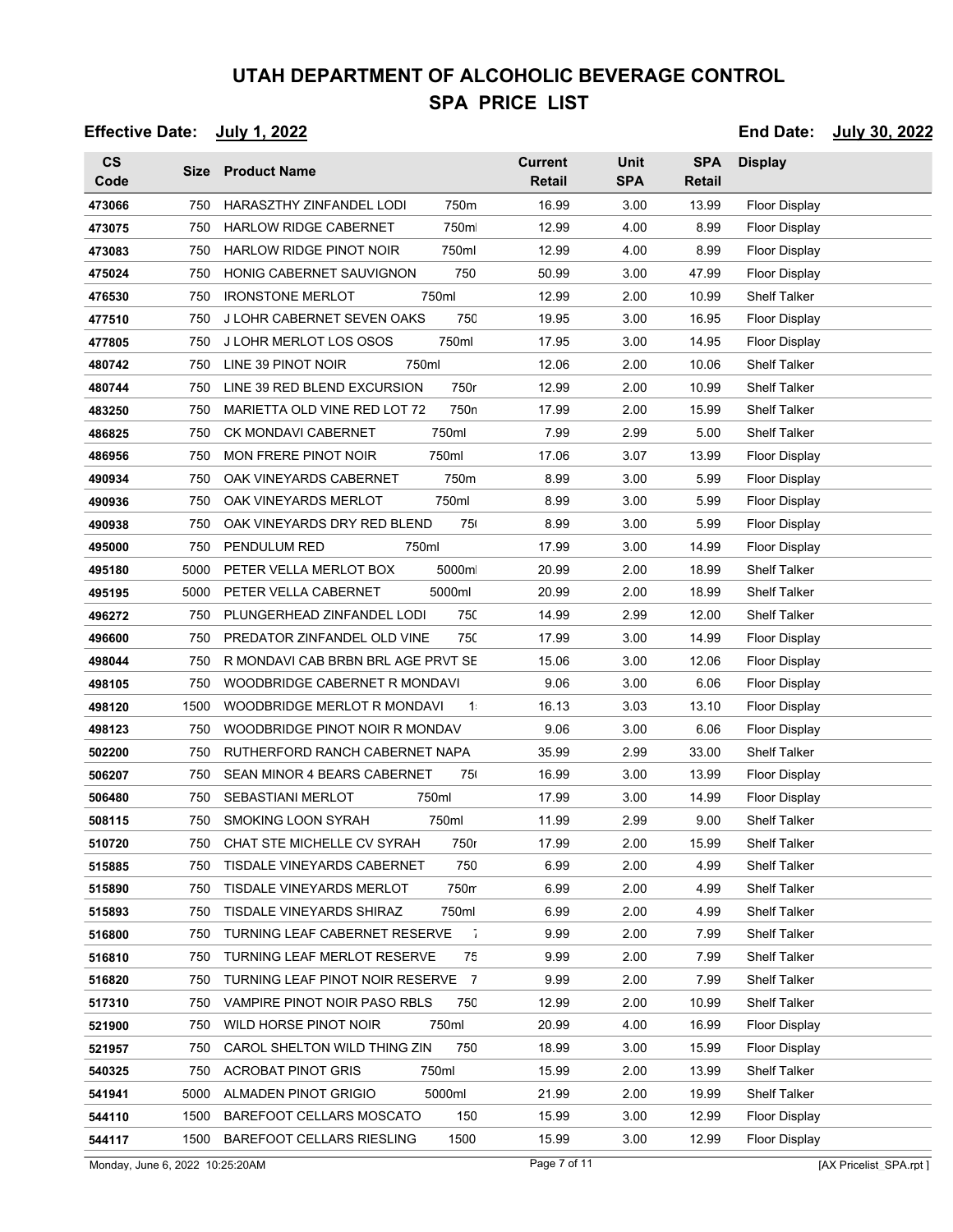**Effective Date: July 1, 2022 End Date: July 30, 2022**

**CS Code Size Product Name Current Retail SPA Retail** Unit **SPA** Display **SPA** 750 BERINGER PINOT GRIGIO 750ml 7.99 2.00 5.99 Shelf Talker 3000 BLACK BOX CHARDONNAY CALIFORNIA 32.99 4.00 18.99 Floor Display 750 BOGLE SAUVIGNON BLANC 750ml 11.99 3.00 8.99 Floor Display 750 BERINGER CHARDONNAY FOUNDERS 11.99 2.00 9.99 Shelf Talker 750 BREAD & BUTTER CHARDONNAY 75 17.99 2.99 15.00 Shelf Talker 1500 CLOS DU BOIS CHARDONNAY 1500ml 25.99 3.00 22.99 Floor Display 750 CHARLES SMITH KUNG FU GIRL RIESLI 7 15.06 3.00 12.06 Floor Display 750 CASTLE ROCK CHARDONNAY CNTRL C  $10.99$  4.00 6.99 Floor Display 750 CONUNDRUM WHITE TABLE WINE 75 19.99 5.00 14.99 Floor Display 750 CHALK HILL CHARDONNAY SONOMA CST 19.99 2.00 17.99 Shelf Talker 750 TWO VINES CHARDONNAY 750ml 9.99 3.00 6.99 Floor Display 750 COLUMBIA CREST CHARD GR EST 75 13.99 4.00 9.99 Floor Display 750 TWO VINES RIESLING 750ml 9.99 3.00 6.99 Floor Display 750 CRANE LAKE RIESLING CALIF 750ml 8.99 3.00 5.99 Floor Display 750 CUPCAKE BUTTERKISSSED CHARDONAY 11.99 2.00 9.99 Shelf Talker **560755 750 DELOACH CHARDONNAY RUSSIAN RIVER 30.99 3.00 17.99 Floor Display**  750 DRY CREEK FUME BLANC 750ml 16.99 2.00 14.99 Shelf Talker 750 ELOUAN CHARDONNAY 750ml 19.99 2.00 17.99 Shelf Talker 750 FIRESTONE SAUVIGNON BLANC 750ml 12.99 2.00 10.99 Shelf Talker 1500 FISH EYE CHARDONNAY 1500ml 12.99 3.00 9.99 Floor Display 750 FISH EYE PINOT GRIGIO 750ml 7.99 2.00 5.99 Shelf Talker 750 FITVINE CHARDONNAY 750ml 14.99 2.00 12.99 Shelf Talker 750 FITVINE SAUVIGNON BLANC 750ml 14.99 2.00 12.99 Shelf Talker 750 FLIP FLOP MOSCATO 750ml 8.99 3.00 5.99 Floor Display 5000 FRANZIA REFRESHING WHITE HOUSE 5 17.99 2.00 15.99 Shelf Talker 750 FRANCIS COPPOLA CHARDONNAY 7 15.99 3.00 12.99 Floor Display 750 GLEN ELLEN CHARDONNAY RESERVE 7.99 2.00 5.99 Shelf Talker 1500 GLEN ELLEN CHARDONNAY RESERVE 11.99 3.00 8.99 Floor Display 1500 COPPER RIDGE CHARDONNAY 1500 12.49 3.50 8.99 Floor Display 1500 GALLO FAMILY SAUVIGNON BLANC TWIN 12.99 3.00 9.99 Floor Display 750 GUENOC SAUV BLANC CA 750ml 9.99 2.00 7.99 Shelf Talker 750 HAHN FOUNDER'S PINOT GRIS 750ml 14.96 2.00 12.96 Shelf Talker 750 HARLOW RIDGE CHARDONNAY 750 12.99 4.00 8.99 Floor Display 750 HONIG SAUVIGNON BLANC 750ml 21.99 3.00 18.99 Floor Display 3000 HOUSE WINE CHARDONNAY BOX 300 22.99 4.00 18.99 Floor Display 750 J LOHR CHARDONNAY RIVERSTONE 7 17.95 4.00 13.95 Floor Display 750 J LOHR SAUVIGNON BLANC FLUME CROS 15.95 3.00 12.95 Floor Display 750 LEESE FITCH CHARDONNAY 750ml 13.99 4.00 9.99 Floor Display 750 MER SOLEIL CHARD RSV SLH 750ml 24.99 5.00 19.99 Floor Display 750 MER SOLEIL CHARDONNAY SILVER 7<sup>2</sup> 22.99 7.00 15.99 Floor Display 750 MON FRERE CHARDONNAY 750m 14.34 3.35 10.99 Floor Display 1500 CK MONDAVI CHARDONNAY 1500ml 14.99 5.00 9.99 Floor Display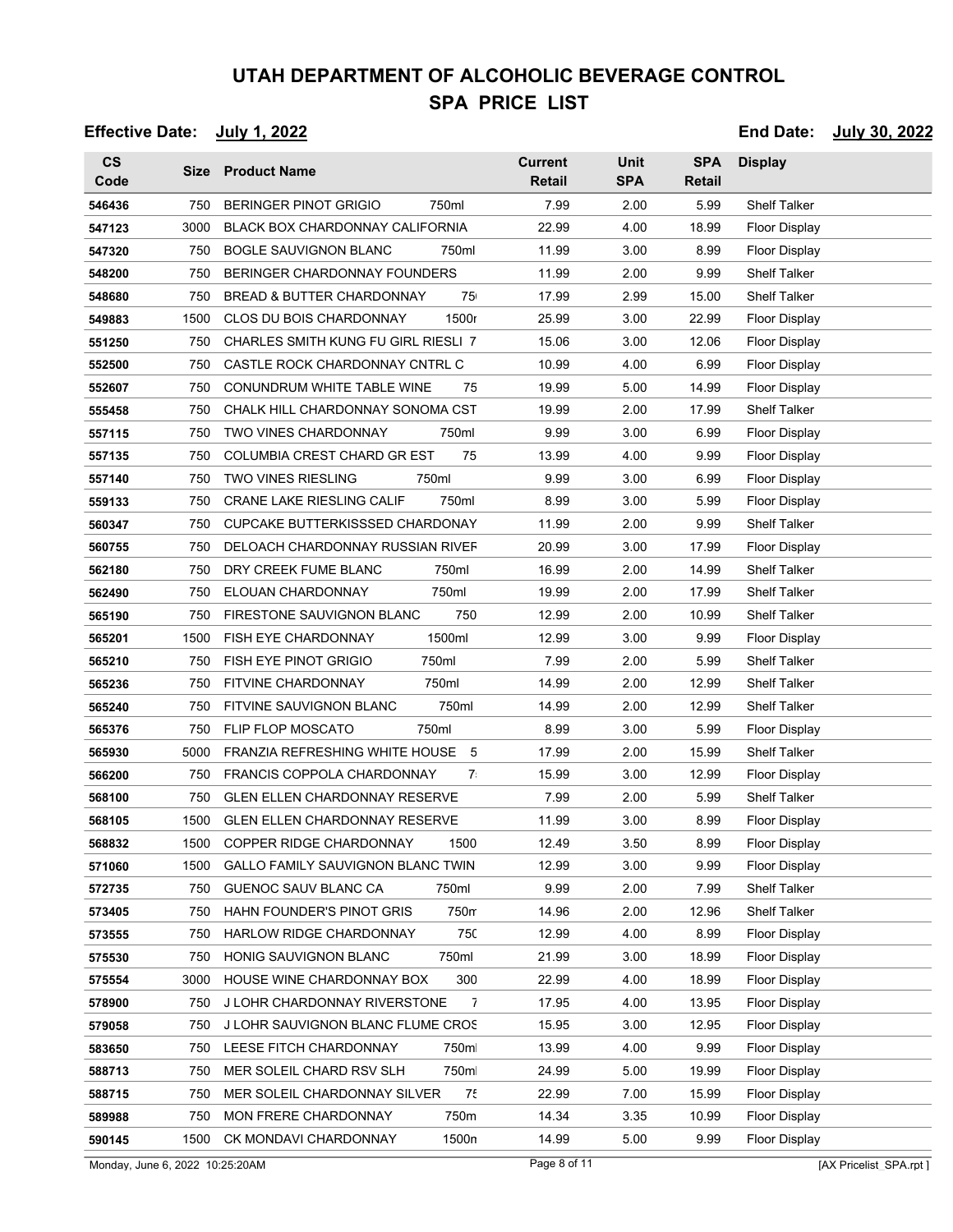**Effective Date: July 1, 2022 End Date: July 30, 2022**

**CS Code Size Product Name Current Retail SPA Retail** Unit **SPA** Display **SPA** 750 CK MONDAVI SAUVIGNON BLANC 750 7.99 3.00 4.99 Floor Display 750 19 CRIMES MARTHA CHARDONNAY 750 14.99 2.01 12.98 Shelf Talker 750 OAK VINEYARDS CHARDONNAY 750 8.99 3.00 5.99 Floor Display 5000 PETER VELLA CHARDONNAY BOX 500 20.99 2.00 18.99 Shelf Talker 750 PINE RIDGE CHENIN VIOGNIER 750ml 15.99 2.00 13.99 Shelf Talker 1500 WOODBRIDGE CHARDONNAY R MONDAV 16.13 3.03 13.10 Floor Display 750 WOODBRIDGE PINOT GRIGIO R MOND 9.06 3.00 6.06 Floor Display 1500 WOODBRIDGE SAUV BLANC R MONDAV 16.13 3.03 13.10 Floor Display 750 RUTHERFORD RANCH CHARDONNAY 20.99 3.00 17.99 Floor Display 750 SEAN MINOR 4 BEARS CHARDONNAY 7 13.99 2.00 11.99 Shelf Talker 750 STE CHAPELLE CHARDONNAY 750ml 9.99 2.00 7.99 Shelf Talker 1500 STE CHAPELLE RIESLING WNMKRS 15 17.49 3.00 14.49 Floor Display 750 STE CHAPELLE SOFT WHITE 750ml 8.99 2.00 6.99 Shelf Talker 750 CHAT ST MICHELLE RIESLING HARVEST 12.99 3.00 9.99 Floor Display 750 TISDALE VINEYARDS CHARDONNAY 7 6.99 2.00 4.99 Shelf Talker 750 TURNING LEAF CHARDONNAY RESERV 9.99 2.00 7.99 Shelf Talker 1500 VENDANGE CHARDONNAY 1500n 11.99 2.00 9.99 Shelf Talker 1500 FETZER ANTHONY CHARD BLEND 1500 ml 15.99 3.00 12.99 Floor Display 750 WILLAMETTE VALLEY RIESLING 750ml 15.99 3.00 12.99 Floor Display 750 WILLIAM HILL CHARDONNAY CNTRL CST 13.99 3.00 10.99 Floor Display 1500 BAREFOOT CELLARS ROSE 1500 m 15.99 3.00 12.99 Floor Display 1500 BERINGER WHITE ZINFANDEL 1500n 14.99 4.00 10.99 Floor Display 1500 CORBETT CANYON WH ZINFANDEL 15 10.99 3.00 7.99 Floor Display 750 CUPCAKE ROSE 750ml 11.99 3.00 8.99 Floor Display 5000 FRANZIA WHITE ZINFANDEL BOX 5000 21.99 2.00 19.99 Shelf Talker 1500 GALLO FAMILY WHITE ZINFANDEL TWIN 1 12.99 3.00 9.99 Floor Display 3000 HOUSE WINE ROSE BOX 3000 ml 22.99 4.00 18.99 Floor Display 750 MEIOMI ROSÉ '16 750ml 19.06 2.00 17.06 Shelf Talker 750 WOODBRIDGE WH ZINFANDEL R MONDA<sup>N</sup> 9.06 3.00 6.06 Floor Display **707325 750 FREIXENET CORDON NEGRO X-DRY 7 14.99 3.00 11.99 Floor Display**  750 BAREFOOT BUBBLY PROSECCO 75 13.99 3.00 10.99 Floor Display 750 LAMARCA PROSECCO 750ml 19.99 2.00 17.99 Shelf Talker 750 LAMARCA PROSECCO ROSE 7 750ml 19.99 2.00 17.99 Shelf Talker 1500 COOKS BRUT SPARKLING WINE 1500ml 16.13 2.00 14.13 Shelf Talker 750 COOKS EXTRA DRY SPARKLING WINE  $\qquad \qquad$  10.06 3.00 7.06 Floor Display 750 DOMAINE CHANDON BRUT 750ml 21.99 3.00 18.99 Floor Display 750 DOMAINE STE MICHELLE BRUT 750ml 14.99 3.00 11.99 Floor Display 750 ANDRE COLD DUCK 750ml 7.99 2.00 5.99 Shelf Talker 750 ANDRE PEACH MOSCATO 750ml 7.99 2.00 5.99 Shelf Talker 750 ANDRE STRAWBERRY MOSCATO 7: 7.99 2.00 5.99 Shelf Talker 750 DOMAINE CHANDON BLANC DE NOIR  $\overline{7}$  21.99 3.00 18.99 Floor Display 750 ARBOR MIST BLACKBERRY MERLOT 7 5.99 2.00 3.99 Shelf Talker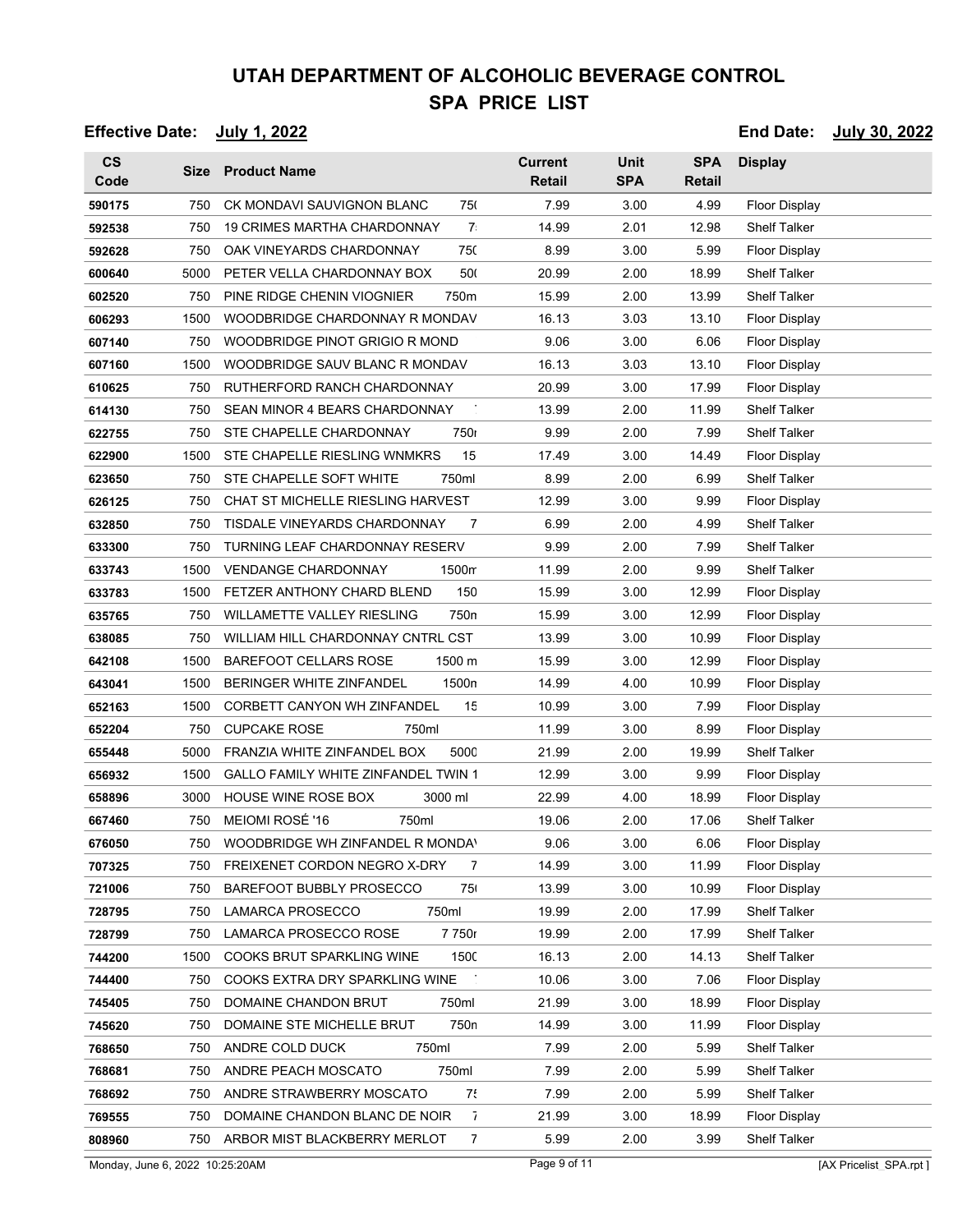| <b>Effective Date:</b> |      | <u>July 1, 2022</u>                     |                                 |                           |                             |                      | End Date: July 30, 2022 |
|------------------------|------|-----------------------------------------|---------------------------------|---------------------------|-----------------------------|----------------------|-------------------------|
| $\mathsf{cs}$<br>Code  | Size | <b>Product Name</b>                     | <b>Current</b><br><b>Retail</b> | <b>Unit</b><br><b>SPA</b> | <b>SPA</b><br><b>Retail</b> | <b>Display</b>       |                         |
| 809138                 | 1500 | <b>BAREFOOT PEACH FRUITSCATO</b><br>150 | 15.99                           | 2.00                      | 13.99                       | <b>Shelf Talker</b>  |                         |
| 816172                 | 1500 | STE CHAPELLE SPEC HRVST HUCKLEBE        | 17.49                           | 2.00                      | 15.49                       | <b>Shelf Talker</b>  |                         |
| 882306                 | 1500 | CARLO ROSSI SPANADA SANGRIA<br>150      | 8.99                            | 2.00                      | 6.99                        | <b>Shelf Talker</b>  |                         |
| 900197                 | 750  | TERRAPURA RSRV CABERNET SAUVIGN(        | 11.99                           | 2.00                      | 9.99                        | <b>Shelf Talker</b>  |                         |
| 900261                 | 1000 | <b>HAMILTON WHITE STACHE</b><br>1000 ml | 24.99                           | 2.00                      | 22.99                       | <b>Shelf Talker</b>  |                         |
| 900525                 | 750  | WATERPOCKET TEMPLE OF THE MOON (        | 24.99                           | 3.00                      | 21.99                       | <b>Floor Display</b> |                         |
| 901814                 | 750  | SALT FLATS 622 VODKA<br>750ml           | 19.99                           | 3.00                      | 16.99                       | <b>Floor Display</b> |                         |
| 902791                 | 750  | <b>SEA SUN PINOT NOIR</b><br>750ml      | 19.99                           | 4.00                      | 15.99                       | <b>Floor Display</b> |                         |
| 902814                 | 750  | RUSSELL HENRY LIME GIN<br>750ml         | 27.99                           | 2.00                      | 25.99                       | <b>Shelf Talker</b>  |                         |
| 908951                 | 750  | <b>GRUET ROSE</b><br>750ml              | 19.99                           | 3.00                      | 16.99                       | Floor Display        |                         |
| 910319                 | 750  | SEGHESIO ZINFANDEL SONOMA<br>750        | 22.99                           | 3.00                      | 19.99                       | <b>Floor Display</b> |                         |
| 912708                 | 750  | CHARLES DE FERE BLNC DE BLNC<br>75      | 15.99                           | 4.00                      | 11.99                       | Floor Display        |                         |
| 913597                 | 750  | <b>HERON CABERNET</b><br>750ml          | 18.99                           | 2.00                      | 16.99                       | <b>Shelf Talker</b>  |                         |
| 916564                 | 750  | BAILEYANA PINOT NOIR FIREPEAK<br>750    | 25.99                           | 2.99                      | 23.00                       | <b>Shelf Talker</b>  |                         |
| 916831                 | 750  | 750ml<br><b>GRAYSON CHARDONNAY</b>      | 13.99                           | 3.00                      | 10.99                       | Floor Display        |                         |
| 917456                 | 750  | 750ml<br><b>GRAYSON MERLOT</b>          | 13.99                           | 3.00                      | 10.99                       | <b>Floor Display</b> |                         |
| 917533                 | 750  | 750r<br><b>GEYSER PEAK CHARDONNAY</b>   | 12.99                           | 3.00                      | 9.99                        | Floor Display        |                         |
| 917678                 | 750  | <b>GRAYSON CABERNET</b><br>750ml        | 12.99                           | 3.00                      | 9.99                        | <b>Floor Display</b> |                         |
| 917893                 | 750  | <b>KAIKEN MALBEC</b><br>750ml           | 13.03                           | 3.00                      | 10.03                       | Floor Display        |                         |
| 918047                 | 750  | 750ml<br><b>HERON SAUV BL MENDO'21</b>  | 17.99                           | 2.00                      | 15.99                       | <b>Shelf Talker</b>  |                         |
| 918664                 | 750  | OLD TOWN CELLARS ROSE<br>750ml          | 19.99                           | 2.00                      | 17.99                       | <b>Shelf Talker</b>  |                         |
| 918931                 | 750  | PREDATOR SIX SPOT RED<br>750ml          | 17.99                           | 3.00                      | 14.99                       | <b>Floor Display</b> |                         |
| 919100                 | 750  | 750n<br>COCOBON DARK RED BLEND          | 9.99                            | 2.00                      | 7.99                        | <b>Shelf Talker</b>  |                         |
| 919131                 | 750  | 750ml<br>PIATTELLI MALBEC TANNAT        | 14.99                           | 4.00                      | 10.99                       | Floor Display        |                         |
| 919218                 | 750  | 750ml<br>ADELSHEIM CHARDONNAY           | 23.99                           | 3.00                      | 20.99                       | <b>Floor Display</b> |                         |
| 920590                 | 750  | <b>BOGLE PHANTOM RED BLEND</b><br>750r  | 18.99                           | 2.00                      | 16.99                       | <b>Shelf Talker</b>  |                         |
| 921789                 | 750  | 2 COPAS CABERNET<br>750ml               | 8.99                            | 2.00                      | 6.99                        | <b>Shelf Talker</b>  |                         |
| 923579                 | 750  | SEAN MINOR 4B PINOT NOIR<br>750ml       | 16.99                           | 3.00                      | 13.99                       | <b>Floor Display</b> |                         |
| 940563                 | 750  | <b>GRAHAM SIX GRAPES PORT</b><br>750ml  | 27.99                           | 2.99                      | 25.00                       | Shelf Talker         |                         |
| 948512                 | 750  | 750<br>BAILEYANA CHARD FIREPEAK'16/17   | 24.99                           | 3.00                      | 21.99                       | Floor Display        |                         |
| 949071                 | 750  | 750m<br>CAPPELLETTI VINO APERITIVO      | 22.99                           | 3.00                      | 19.99                       | Floor Display        |                         |
| 949534                 | 750  | 750ml<br><b>DECOY CHARDONNAY</b>        | 20.99                           | 3.00                      | 17.99                       | Floor Display        |                         |
| 951361                 | 750  | 750<br>PIERRE FERRAND 1840 COGNAC       | 43.99                           | 4.00                      | 39.99                       | Floor Display        |                         |
| 951501                 | 750  | LUKE CABERNET SAUVIGNON<br>750n         | 23.11                           | 2.00                      | 21.11                       | <b>Shelf Talker</b>  |                         |
| 951972                 | 750  | 750<br>WAHAKA REPO CON GUSANO           | 39.99                           | 3.00                      | 36.99                       | Floor Display        |                         |
| 952021                 | 750  | 750<br>FITVINE CABERNET SAUVIGNON       | 14.99                           | 2.00                      | 12.99                       | <b>Shelf Talker</b>  |                         |
| 952106                 | 750  | 750ml<br>RENEGADE CABERNET              | 13.06                           | 2.00                      | 11.06                       | <b>Shelf Talker</b>  |                         |
| 953849                 | 750  | <b>MATHILDE POIRE LIQUEUR</b><br>750ml  | 24.99                           | 2.00                      | 22.99                       | <b>Shelf Talker</b>  |                         |
| 955139                 | 750  | 7.<br>BONANZA CABERNET SAUVIGNON        | 24.99                           | 5.00                      | 19.99                       | Floor Display        |                         |
| 955140                 | 750  | 750ml<br><b>SEA SUN CHARDONNAY</b>      | 19.99                           | 4.00                      | 15.99                       | Floor Display        |                         |
| 981967                 | 750  | 750n<br>DUCKHORN PARADUXX RED           | 49.99                           | 2.00                      | 47.99                       | <b>Shelf Talker</b>  |                         |